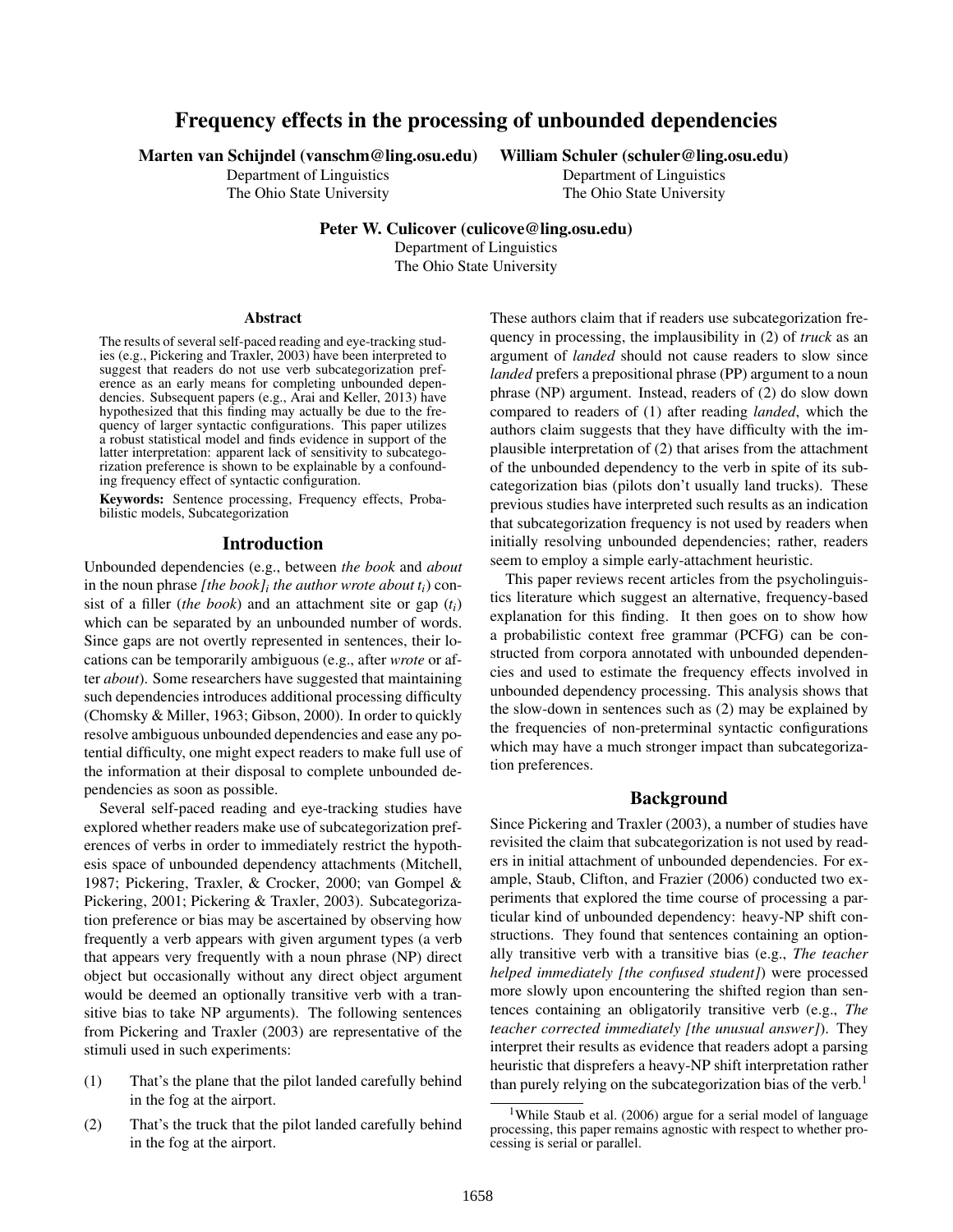Otherwise, verbs with a transitive bias would force an initial transitive reading to be adopted and so would not yield this pattern of slowing. They point out, however, that their results may have been driven by the infrequency of heavy-NP shift as a construction. That is, the infrequency of heavy-NP shift may overwhelm any transitivity bias of the verb. The PCFG analysis described in this paper may be construed as a formalization of this analysis.

Arai and Keller (2013) suggest a similar frequency explanation of the findings of Pickering and Traxler (2003) based on visual world experiments similar to those of Altmann and Kamide (1999), Kamide, Altmann, and Haywood (2003), and Kamide, Scheepers, and Altmann (2003). By observing where subjects' eyes moved as they listened to sentences containing transitive or intransitive verbs, they found evidence that subjects do take selectional information into account at the verb. Specifically, plausible arguments and complements are fixated on more frequently than implausible ones when verbs with either subcategorization bias are heard. Based on this finding, they speculated that the findings of studies such as Pickering and Traxler (2003) could be due to the frequency of main clause direct object constructions when compared with the alternative constructions supported by verbal subcategorization, but they did not evaluate this claim.

Finally, Staub (2007) conducted three self-paced reading studies in an attempt to remove confounds from Pickering et al. (2000) and similar studies. By separating the intransitive verbs used in those studies into unaccusative verbs (e.g., *erupt*), which can never take a direct object argument, and unergative verbs (e.g., *sneeze*), which can take direct object arguments under particular circumstances, Staub was able to construct a set of sentences that were truly obligatorily intransitive. When reading a sentence containing an obligatorily intransitive (unaccusative) verb, readers did not show any evidence of attaching the filler of the unbounded dependency to the verb, unlike in the unergative case where there was a slight chance of obtaining a transitive interpretation. This finding indicates that any possibility of transitive interpretation, even when that possibility is very slight, can cause readers to adopt implausible analyses, which suggests that the frequency of a direct object interpretation can overwhelm the lexically-specific bias of a verb.

This paper directly investigates these recent claims that earlier findings of insensitivity to verb subcategorization bias may be due to syntactic configuration frequency. If the probability of a syntactic configuration is defined as the product of the probabilities of its component syntactic configurations and its lexical items, a very small or very large syntactic probability (e.g., that of heavy-NP shift, or the prevalence of direct object complements) could overwhelm verb-specific argument biases.

## Probabilistic Grammars

Probabilities for syntactic configurations can be obtained by assigning probabilities to grammar rules. For example,



Figure 1: An example syntactic analysis of *The book the author wrote about sold quickly* with a GCG-like treatment of unbounded dependencies. The gap is annotated with *t<sup>i</sup>* in the figure, only. Each category is sensitive to whether it has an unresolved gap within its subtree.

a prepositional phrase (PP) usually generates a preposition (P) and a noun phrase (NP). Each such rule in the grammar may be assigned a conditional probability based on the frequency with which that parent category generates those child categories in large corpora. The resulting probabilityweighted grammar is called a *probabilistic context-free grammar* (PCFG, Booth & Thompson, 1973). The probability of a syntactic configuration can then be estimated as the product of these conditional rule probabilities.

Well-studied algorithms exist for finding and refining PCFGs from data (Petrov, Barrett, Thibaux, & Klein, 2006), and PCFGs have been shown to be useful as a basis for information-theoretic accounts of garden path effects and reading time delays (Jurafsky, 1996; Hale, 2001, 2003, 2006; Levy, 2008). Usually, however, PCFG models have excluded unbounded dependency information because of its inherent complexity. In order to capture unbounded dependency information and still use existing algorithms for obtaining highly accurate PCFGs, this paper uses a *generalized categorial grammar* (GCG) (Bach, 1981; Nguyen, van Schijndel, & Schuler, 2012), which passes unbounded dependencies from parents to children and so makes the propagation of a gap into a category context-free (solely dependent on whether a gap exists in the parent category and on whether the preceding sibling could serve as a filler).

The Nguyen et al. (2012) GCG encodes gap information using a -g operator added to categories that contain a gap (see Figure 1), so a verb phrase (VP) with a gapped NP argument would be assigned the category VP-gNP and would expand to a child transitive verb (TV) and a gap associated with an NP. To link this gap to the correct filler, this GCG propagates the -g from the sibling category of the filler to each appropriate child in the syntax tree in a fashion similar to the SLASH category of Head-driven Phrase Structure Grammar (HPSG) (Pollard & Sag, 1994) and other HPSG-like context-free gap notations (Hale, 2001; Lewis & Vasishth, 2005).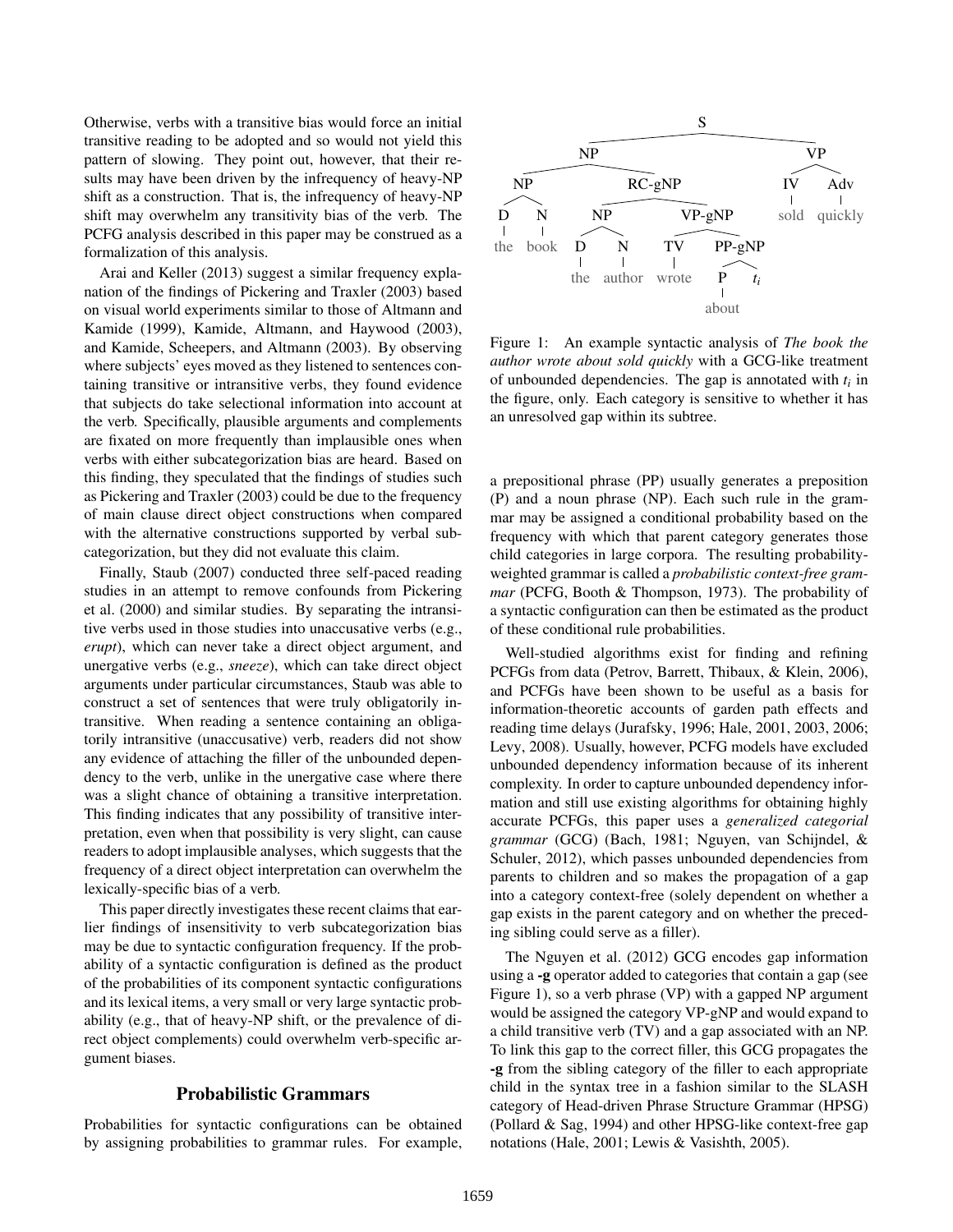

Figure 2: Alternative parses of a portion of *That's the plane/truck that the pilot landed carefully behind in the fog at the airport,* shown immediately after observing the word *behind*. The predicted syntactic category of the next observation is shown, and gaps are annotated with *t<sup>i</sup>* . Parse (a) corresponds to a transitive NP interpretation and Parse (b) corresponds to an intransitive PP interpretation.

|              | Interpretation   Grammar rule       | Prob |
|--------------|-------------------------------------|------|
| Transitive   | $VP-gNP \rightarrow VP-gNP PP$ 0.17 |      |
| Intransitive | $VP-gNP \rightarrow VP PP-gNP$      | 0.01 |

Table 1: The probability of the grammar rules associated with transitive and intransitive interpretations during incremental resolution of unbounded dependencies as calculated from the Wall Street Journal text corpus. These numbers are based on the 2,355 occurrences of VP-gNP in the corpus.

### Evaluation

Aside from verb subcategorization bias, the difference between the transitive and intransitive interpretations of the sentences in Pickering and Traxler (2003) and related studies is that a transitive interpretation hypothesizes the gap as the complement of the main verb, whereas an intransitive interpretation hypothesizes the gap as the complement of the preposition (see Figure 2). In order to quantify the frequency interactions that may be behind the findings of studies such as Pickering and Traxler (2003), the Wall Street Journal (WSJ) portion of the Penn Treebank corpus of English (Marcus, Santorini, & Marcinkiewicz, 1993) is reannotated using a GCG as described by Nguyen et al. (2012).

Counts of each syntactic configuration in this reannotated corpus indicate that the intransitive interpretation is much less frequent than the transitive interpretation (see Table 1). Since the parse of each interpretation is otherwise equivalent up to the verb, the probability of subjects entertaining each possible interpretation may be computed by taking the product of each grammar rule probability in Table 1 and the probability of a subsequent rule generating the verb from a given preterminal category (since all other relevant grammar rules are common to both interpretations). The probability of a verb being generated from a given preterminal category (TV or IV) is proportional to  $(\infty)$  the subcategorization bias of the verb divided by the prior probability of the preterminal:<sup>2</sup>

$$
P(Trans) = P(VP-gNP \rightarrow VP-gNP PP) \cdot P(verb \mid TV)
$$
  
\n
$$
\propto P(VP-gNP \rightarrow VP-gNP PP) \cdot \frac{P(TV \mid verb)}{P(TV)}
$$
  
\n
$$
P(Intrans) = P(VP-gNP \rightarrow VP PP-gNP) \cdot P(verb \mid IV)
$$
  
\n
$$
\propto P(VP-gNP \rightarrow VP PP-gNP) \cdot \frac{P(IV \mid verb)}{P(IV)}
$$
  
\n(2)

Counts from the reannotated corpus reveal that transitive verbs (TV) are *a priori* 2.6 times as likely as intransitive verbs (IV), so this is used as a normalizing factor in the evaluation.

For ease of comparison, this paper makes use of the bias frequencies obtained during the verb norming study of Pickering and Traxler (2003), which were obtained by asking 90 subjects to write sentences containing the relevant verbs and counting the number of times a verb appeared in a given configuration.<sup>3</sup> As an example, *landed* appeared with an NP 25% of the time, a PP 40% of the time, and with neither 35% of the time. Using the above formula of *rule*·*bias*/*prior*, this means the probability of *landed* inducing a transitive NP complement interpretation in subjects is  $0.17 \cdot 0.25 / 2.6 = 0.016$  compared with the probability of *landed* inducing the intransitive PP complement interpretation in subjects, which is  $0.01 \cdot 0.4/1 = 0.004$ . The NP complement interpretation of *landed* is thus 300% more likely for subjects to adopt than a PP complement interpretation, despite the prima facie bias for *landed* to take a PP complement.

<sup>2</sup>An additional adverb (e.g., *carefully*) is sometimes used to increase the ambiguous region of each sentence during reading experiments. Although the probabilities for rules with and without the adverb are different, including the probabilities of adverbial rules  $(VP \rightarrow VP$  Adv and  $VP-gNP \rightarrow VP-gNP$  Adv) and the probabilities of preterminal rules  $(VP \rightarrow IV$  and  $VP-gNP \rightarrow TV$ ) does not change the direction of the effect reported in this paper and generally increases the magnitude (with preterminal rules, the probability of transitive interpretation: 0.046 and intransitive interpretation: 0.0001; with adverbial rules, probability of transitive interpretation: 0.0078 and intransitive interpretation: 0.0001), so they are omitted for clarity.

<sup>&</sup>lt;sup>3</sup>Pickering and Traxler (2003) also determined the subcategorization bias of each verb using other norming studies, but the study that yielded the results used in this paper had the largest subject pool. Using one of their other sets of bias results does not significantly affect the results of this paper.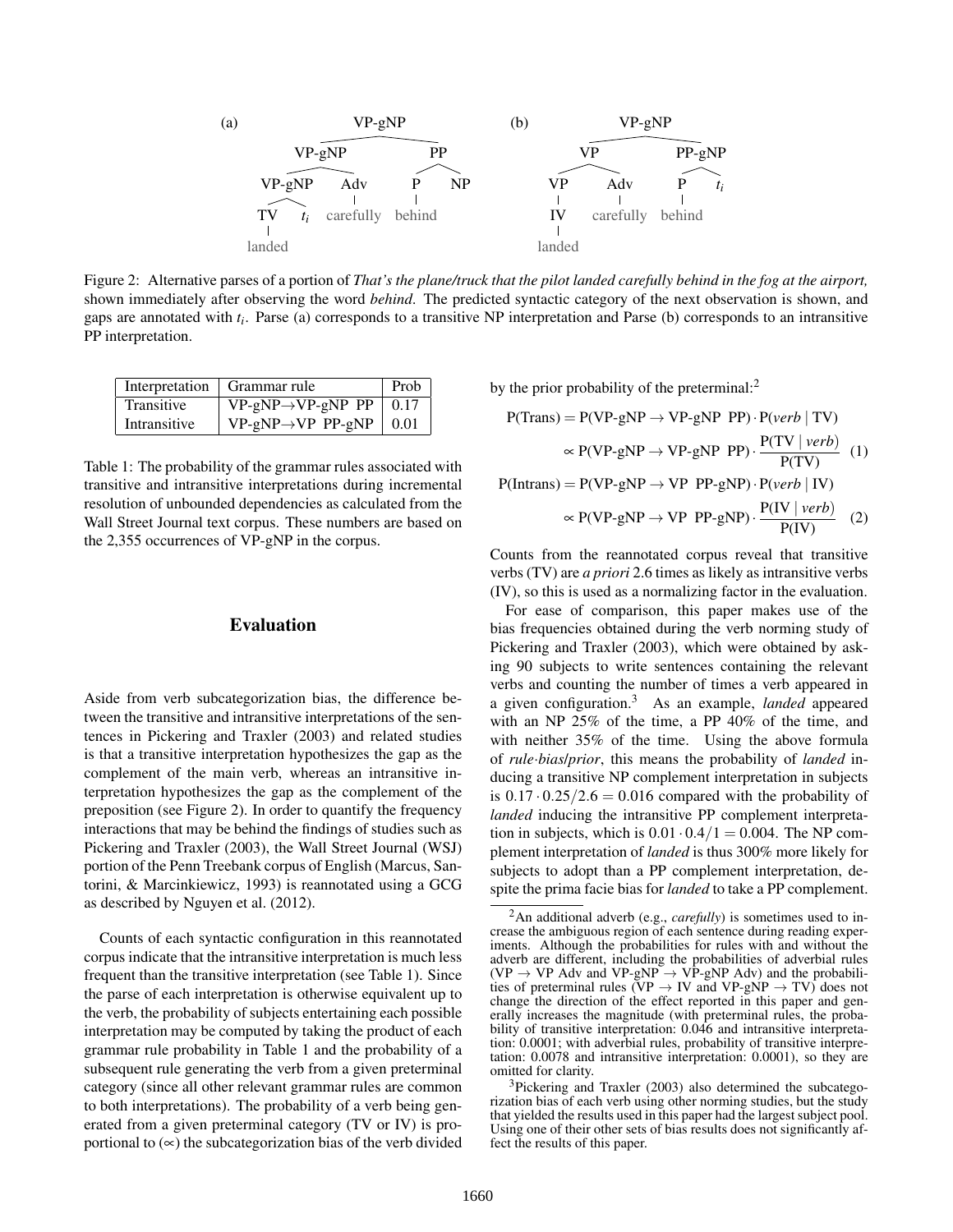This disparity directly arises from the substantially greater probability of propagating a gap dependency to a VP child than to a PP child. On average, the PP-biased verbs used in Pickering and Traxler (2003) have an intransitive bias of 0.52 and a transitive bias of 0.14, which means the average PP-biased verb is nearly twice as likely to induce a transitive interpretation than an intransitive interpretation in subjects (NP interpretation:  $0.17 \cdot 0.14/2.6 = 0.009$ ; PP interpretation:  $0.01 \cdot 0.52 = 0.005$ . Even the second most PP-biased verb used by Pickering and Traxler (2003), *searched*, which appeared with an NP 15% of the time and with a PP 75% of the time, is more likely to receive an NP interpretation than a PP interpretation (NP interpretation:  $0.17 \cdot 0.15/2.6 = 0.01$ ; PP interpretation:  $0.01 \cdot 0.75 = 0.008$ ). Lacking a representative number of verbs with a strong enough subcategorization bias to induce a PP-interpretation, it is unsurprising that such studies have failed to observe an effect of verb subcategorization bias.

#### **Discussion**

A possible criticism of using frequency probabilities derived from the WSJ corpus is that the lexicon or the distribution of syntactic configurations may not generalize well to other domains (Sekine, 1997; McClosky, 2010). However, the lexeme-specific probabilities used in this study were determined experimentally by Pickering and Traxler (2003), so they do not depend on the WSJ lexicon. Only the syntactic rule probabilities are derived from the WSJ corpus; however, Nguyen et al. (2012) showed that a parser trained only on a GCG-reannotated WSJ corpus can achieve state-of-theart parsing accuracy for unbounded dependencies in a variety of domains (news, narrative, etc). This finding suggests the distribution of unbounded dependencies in the WSJ corpus is representative of the distribution of English unbounded dependencies as a whole.

The same probability model given in this paper can be used to account for the findings of Staub (2007) that readers do not mistakenly attach fillers to unaccusative verbs (e.g., *erupt*). Since unaccusative verbs cannot take an NP argument, the probability of *erupt* inducing an NP transitive interpretation is  $0.17 \cdot 0.0 / 2.6 = 0.0$ .

Further, this model can account for the findings of Staub et al. (2006) regarding reading times of heavy-NP shift constructions. Though it is beyond the scope of this paper to detail the syntactic analyses that are involved, heavy-NP shift constructions are less frequent than unshifted constructions. Using a similar analysis to that given in this paper, it may be shown that this model replicates the findings of Staub et al. (2006): obligatorily transitive verbs should cause readers to slow at the inserted material in shifted constructions (because shifted constructions are less frequent than unshifted constructions) and optionally transitive verbs should cause readers to slow at the shifted NP (because the infrequency of shifted constructions outweighs all but the strongest transitive biases). Interestingly, preliminary results exploring heavy-NP shift with this model indicate that optionally transitive verbs with a transitive bias of around 87% may yield a slow-down at the inserted adverb (when compared with adverbs in unshifted, optionally transitive constructions) rather than the object noun since that optional transitive bias should outweigh the bias of intransitive constructions but not completely outweigh the preference to not shift. Such a finding was not observed by Staub et al. (2006), but their optionally transitive verbs did not approach this level of transitive bias.<sup>4</sup>

The effectiveness of this model at accounting for a variety of experimental findings has potential implications for theories of human sentence processing. For example, this model assumes that subcategorization information (e.g., the number and type of required arguments) is present immediately during parsing, regardless of its regularity. In contrast, some theories of sentence processing like the Garden Path Model (Frazier, 1987) or Construal (Frazier & Clifton, 1996) posit that only regular grammatical patterns (e.g., transitive verbs) are immediately available to the parser, whereas irregular exceptions only become available during a later stage in processing. Such theories have typically been supported by findings (e.g., Pickering & Traxler, 2003, and Pickering et al., 2000) that subcategorization is not immediately used during sentence processing. While the present study does not rule out multi-stage processing models altogether, it does show that processing can make immediate use of subcategorization biases and still replicate findings which had been interpreted as showing that subcategorization is not used immediately during processing. Therefore, a pool of supporting evidence that was previously thought to strongly favor multi-stage processing models should no longer be considered to do so.

### Conclusion

While it may be true that verbs have specific subcategorization preferences, this paper has shown that the overwhelming bias to propagate a gap into a verb phrase rather than a prepositional phrase sibling will override all but the strongest subcategorization preferences during online processing. In fact, an optionally transitive verb would have to appear with a PP 6.5 times for every 1 NP (87% intransitive bias) in order to have an even chance of inducing a PP complement interpretation compared with an NP complement interpretation. This work, therefore, provides quantitative evidence in support of recent suggestions (Staub et al., 2006; Staub, 2007; Arai & Keller, 2013) that previous findings of reader insensitivity to verb subcategorization preference may be due to the frequencies of the syntactic configurations involved. This finding highlights the need to account for frequency at multiple levels of processing rather than simply in terms of lexical biases.

<sup>&</sup>lt;sup>4</sup>A script to replicate all findings in this paper is available upon request. The replication script also confirms the preliminary heavy-NP shift analysis given here.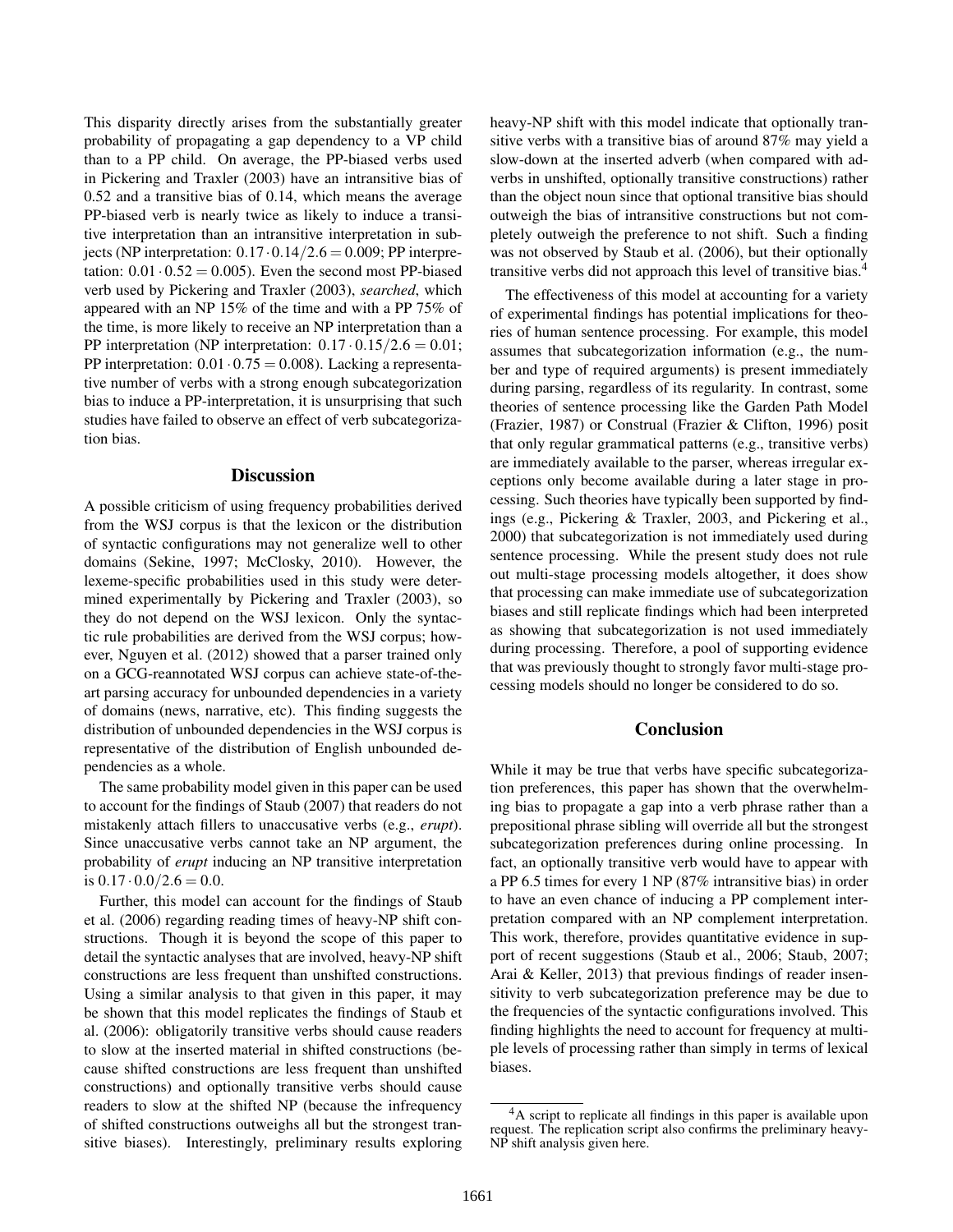### Acknowledgements

Thanks to Matthew Traxler and the attendees of the Ohio State University syntactic processing seminar for feedback on the original idea. Further thanks to Shari Speer who gave feedback on an earlier draft of this paper. This work was funded by an Ohio State University Department of Linguistics Targeted Investment for Excellence (TIE) grant for collaborative interdisciplinary projects conducted during the academic year 2012-13.

#### References

- Altmann, G. T. M., & Kamide, Y. (1999). Incremental interpretation at verbs: Restricting the domain of subsequent reference. *Cognition*, *73*(3), 247–264.
- Arai, M., & Keller, F. (2013). The use of verb-specific information for prediction in sentence processing. *Language and Cognitive Processes*, *28*(4), 525–560.
- Bach, E. (1981). Discontinuous constituents in generalized categorial grammars. *Proceedings of the Annual Meeting of the Northeast Linguistic Society (NELS)*, *11*, 1– 12.
- Booth, T. L., & Thompson, R. A. (1973). Applying probability measures to abstract languages. *IEEE Transactions on Computers*, *C-22*(5), 442–450.
- Chomsky, N., & Miller, G. A. (1963). Introduction to the formal analysis of natural languages. In *Handbook of mathematical psychology* (pp. 269–321). New York, NY: Wiley.
- Frazier, L. (1987). Sentence processing: A tutorial review. In M. Coltheart (Ed.), *Attention and performance 12: The psychology of reading* (pp. 559–586). Hillsdale, NJ: Erlbaum.
- Frazier, L., & Clifton, C., Jr. (1996). *Construal*. Cambridge, MA: MIT Press.
- Gibson, E. (2000). The dependency locality theory: A distance-based theory of linguistic complexity. In *Image, language, brain: Papers from the first mind articulation project symposium* (pp. 95–126). Cambridge, MA: MIT Press.
- Hale, J. (2001). A probabilistic earley parser as a psycholinguistic model. In *Proceedings of the second meeting of the north american chapter of the association for computational linguistics* (pp. 159–166). Pittsburgh, PA.
- Hale, J. (2003). *Grammar, uncertainty and sentence processing*. Unpublished doctoral dissertation, Cognitive Science, The Johns Hopkins University.
- Hale, J. (2006). Uncertainty about the rest of the sentence. *Cognitive Science*, *30*(4), 609–642.
- Jurafsky, D. (1996). A probabilistic model of lexical and syntactic access and disambiguation. *Cognitive Science: A Multidisciplinary Journal*, *20*(2), 137–194.
- Kamide, Y., Altmann, G. T. M., & Haywood, S. L. (2003). The time-course of prediction in incremental sentence processing: Evidence from anticipatory eye move-

ments. *Journal of Memory and Language*, *49*(1), 133– 156.

- Kamide, Y., Scheepers, C., & Altmann, G. T. M. (2003). Integration of syntactic and semantic information in predictive processing: Cross-linguistic evidence from German and English. *Journal of Psycholinguistic Research*, *32*(1), 37–55.
- Levy, R. (2008). Expectation-based syntactic comprehension. *Cognition*, *106*(3), 1126–1177.
- Lewis, R. L., & Vasishth, S. (2005). An activation-based model of sentence processing as skilled memory retrieval. *Cognitive Science*, *29*(3), 375–419.
- Marcus, M. P., Santorini, B., & Marcinkiewicz, M. A. (1993). Building a large annotated corpus of English: the Penn Treebank. *Computational Linguistics*, *19*(2), 313–330.
- McClosky, D. (2010). *Any domain parsing: Automatic domain adapatation for parsing*. Unpublished doctoral dissertation, Computer Science Department, Brown University.
- Mitchell, D. C. (1987). Lexical guidance in human parsing: Locus and processing characteristics. In M. Coltheart (Ed.), *Attention and performance xii: The Psychology of Reading* (pp. 601–618). Hillsdale, NJ: Erlbaum.
- Nguyen, L., van Schijndel, M., & Schuler, W. (2012). Accurate unbounded dependency recovery using generalized categorial grammars. In *Proceedings of the 24th international conference on computational linguistics (coling '12)* (pp. 2125–2140). Mumbai, India.
- Petrov, S., Barrett, L., Thibaux, R., & Klein, D. (2006). Learning accurate, compact, and interpretable tree annotation. In *Proceedings of the 44th annual meeting of the association for computational linguistics (COL-ING/ACL'06).*
- Pickering, M. J., & Traxler, M. J. (2003). Evidence against the use of subcategorisation frequency in the processing of unbounded dependencies. *Language and Cognitive Processes*, *18*(4), 469–503.
- Pickering, M. J., Traxler, M. J., & Crocker, M. W. (2000). Ambiguity resolution in sentence processing: Evidence against frequency-based accounts. *Journal of Memory and Language*, *43*, 447–475.
- Pollard, C., & Sag, I. (1994). *Head-driven phrase structure grammar*. Chicago: University of Chicago Press.
- Sekine, S. (1997). The domain dependence of parsing. In *Proceedings of the Fifth Conference on Applied Natural Language Processing* (pp. 96–102). Association for Computational Linguistics.
- Staub, A. (2007). The parser doesn't ignore intransitivity, after all. *Journal of Experimental Psychology: Learning, Memory, and Cognition*, *33*(3), 550–569.
- Staub, A., Clifton, C., & Frazier, L. (2006). Heavy NP shift is the parser's last resort: Evidence from eye movements. *Journal of Memory and Language*, *54*, 389–406.
- van Gompel, R. P. G., & Pickering, M. J. (2001). Lexical guidance in sentence processing: A note on Adams,